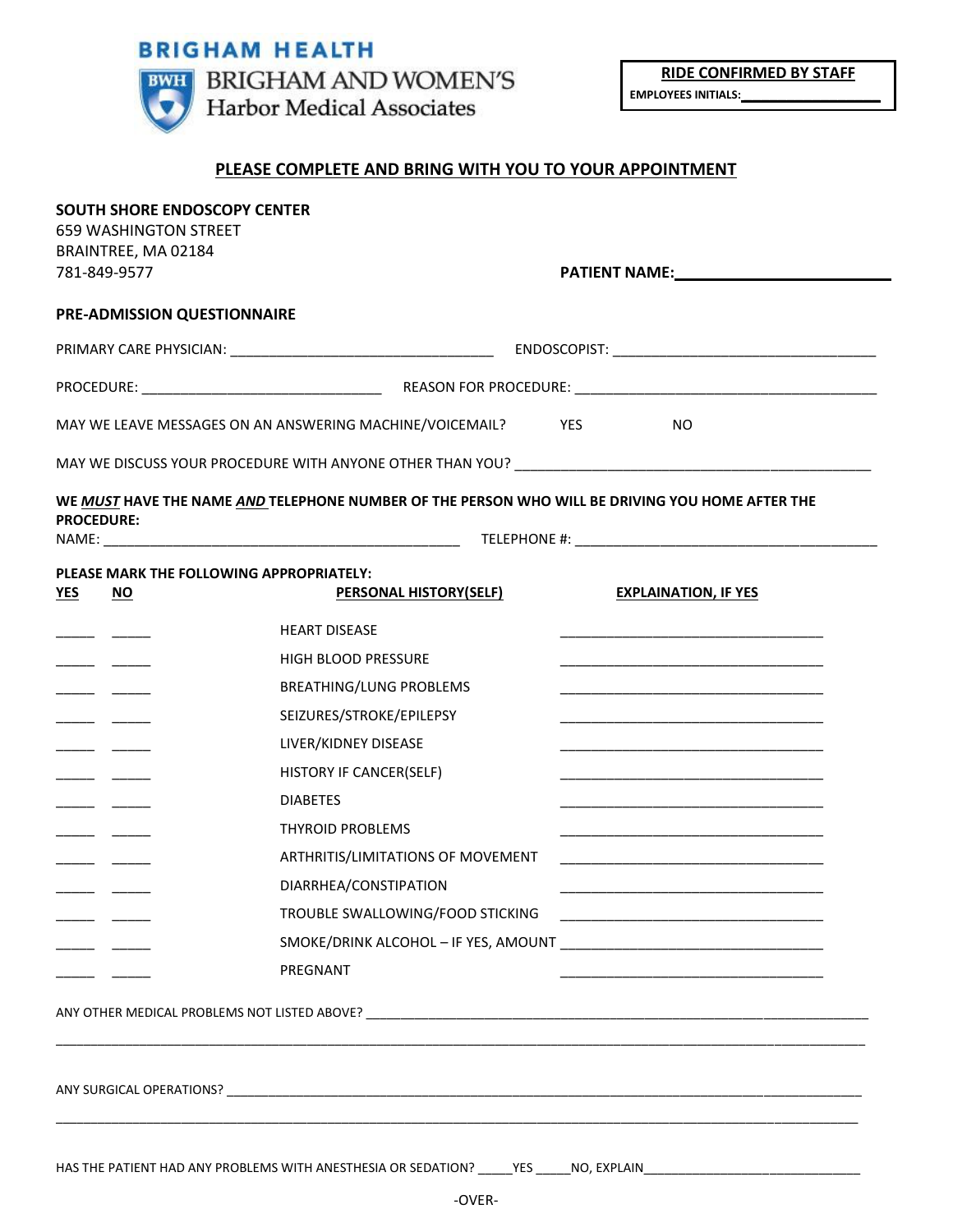| HAS THE PATIENT EVER BEEN HOSPITALIZED FOR ANY REASON OTHER THAN SURGERY? | <b>YES</b> | NO. EXPLAIN |  |
|---------------------------------------------------------------------------|------------|-------------|--|
|                                                                           |            |             |  |

\_\_\_\_\_\_\_\_\_\_\_\_\_\_\_\_\_\_\_\_\_\_\_\_\_\_\_\_\_\_\_\_\_\_\_\_\_\_\_\_\_\_\_\_\_\_\_\_\_\_\_\_\_\_\_\_\_\_\_\_\_\_\_\_\_\_\_\_\_\_\_\_\_\_\_\_\_\_\_\_\_\_\_\_\_\_\_\_\_\_\_\_\_\_\_\_\_\_\_\_\_\_\_\_\_\_\_\_\_\_\_\_\_\_\_

\_\_\_\_\_\_\_\_\_\_\_\_\_\_\_\_\_\_\_\_\_\_\_\_\_\_\_\_\_\_\_\_\_\_\_\_\_\_\_\_\_\_\_\_\_\_\_\_\_\_\_\_\_\_\_\_\_\_\_\_\_\_\_\_\_\_\_\_\_\_\_\_\_\_\_\_\_\_\_\_\_\_\_\_\_\_\_\_\_\_\_\_\_\_\_\_\_\_\_\_\_\_\_\_\_\_\_\_\_\_\_\_\_\_\_

\_\_\_\_\_\_\_\_\_\_\_\_\_\_\_\_\_\_\_\_\_\_\_\_\_\_\_\_\_\_\_\_\_\_\_\_\_\_\_\_\_\_\_\_\_\_\_\_\_\_\_\_\_\_\_\_\_\_\_\_\_\_\_\_\_\_\_\_\_\_\_\_\_\_\_\_\_\_\_\_\_\_\_\_\_\_\_\_\_\_\_\_\_\_\_\_\_\_\_\_\_\_\_\_\_\_\_\_\_\_\_\_\_\_\_

ALLERGIC REACTIONS TO MEDICATIONS? \_\_\_\_\_YES \_\_\_\_\_NO IF YES, GIVE MEDICATION AND TYPE OF REACTION

ALLERGIC REACTIONS TO OTHER MATERIALS? \_\_\_\_\_\_YES \_\_\_\_\_\_NO IF YES, GIVE MATERIAL NAME AND TYPE OF REACTION (I.E, LATEX, IODINE, FOOD, ETC.) \_\_\_

### **PRESCRIPTION MEDICATIONS**

| <b>MEDICATON</b> | <b>STRENGTH</b> | <b>TIMES</b> | <b>LAST DOSE</b> | <b>MEDICATON</b> | <b>STRENGTH</b> | <b>TIMES</b> | <b>LAST DOSE</b> |
|------------------|-----------------|--------------|------------------|------------------|-----------------|--------------|------------------|
|                  |                 |              |                  |                  |                 |              |                  |
|                  |                 |              |                  |                  |                 |              |                  |
|                  |                 |              |                  |                  |                 |              |                  |
|                  |                 |              |                  |                  |                 |              |                  |
|                  |                 |              |                  |                  |                 |              |                  |
|                  |                 |              |                  |                  |                 |              |                  |

### **NON-PRESCRIPTION MEDICATIONS (I.E. HERBS, VITAMINS)**

| <b>MEDICATON</b> | <b>STRENGTH</b> | <b>TIMES</b> | <b>LAST DOSE</b> | <b>MEDICATON</b> | <b>STRENGTH</b> | <b>TIMES</b> | <b>LAST DOSE</b> |
|------------------|-----------------|--------------|------------------|------------------|-----------------|--------------|------------------|
|                  |                 |              |                  |                  |                 |              |                  |
|                  |                 |              |                  |                  |                 |              |                  |
|                  |                 |              |                  |                  |                 |              |                  |
|                  |                 |              |                  |                  |                 |              |                  |
|                  |                 |              |                  |                  |                 |              |                  |
|                  |                 |              |                  |                  |                 |              |                  |

**DO YOU HAVE ANY OF THE FOLLOWING? ANY ADDITIONAL INFORMATION/FAMILY HISTORY THAT WILL BENEFIT YOU PROCEDURE** 

**YES NO**  $\overline{\phantom{a}}$  EYEGLASSES/CONTACTS \_\_\_\_\_ \_\_\_\_\_ DENTURES/BRIDGE \_\_\_\_\_\_\_\_\_\_\_\_\_\_\_\_\_\_\_\_\_\_\_\_\_\_\_\_\_\_\_\_\_\_\_\_\_\_\_\_ \_\_\_\_\_ \_\_\_\_\_HEARING AIDS \_\_\_\_\_\_\_\_\_\_\_\_\_\_\_\_\_\_\_\_\_\_\_\_\_\_\_\_\_\_\_\_\_\_\_\_\_\_\_\_ ASPIRIN WITH THE LAST WEEK  $\_$  \*DO YOU HAVE AN ADVANCED DIRECTIVE SUCH AS A HEALTH CARE PROXY

#### **PATIENT/AUTHORIZED SIGNATURE**

\_\_ PATIENT \_\_\_\_\_\_\_\_\_\_\_\_\_\_\_\_\_ POWER OF ATTORNEY

**\_\_\_\_\_\_\_\_\_\_\_\_\_\_\_\_\_\_\_\_\_\_\_\_\_\_\_\_\_\_\_\_\_\_\_\_\_\_\_\_\_\_\_\_**

\_\_\_\_\_ PARENT \_\_\_\_\_ LEGAL GUARDIAN

**\*\*PLEASE BRING THIS FORM, YOUR INSURANCE CARD(S), YOUR DRIVERS LICENSE AND ALL YOUR MEDICATIONS WITH YOU IN THEIR ORIGINAL CONTAINERS.**

**\*\*YOU MUST HAVE A RIDE HOME WITH A RESPONSIBLE ADULT; A TAXI WITH A RESPONSIBLE ADULT (NOT THE TAXI DRIVER) IS ALLOWED. "THE RIDE" IS NOT AN ACCEPTABLE FORM OF TRANSPORTATION.**

**\*\*YOUR RIDE MUST ACCOMPANY YOU OR BE AVAILABLE BY PHONE AT TIME OF CHECK IN.**